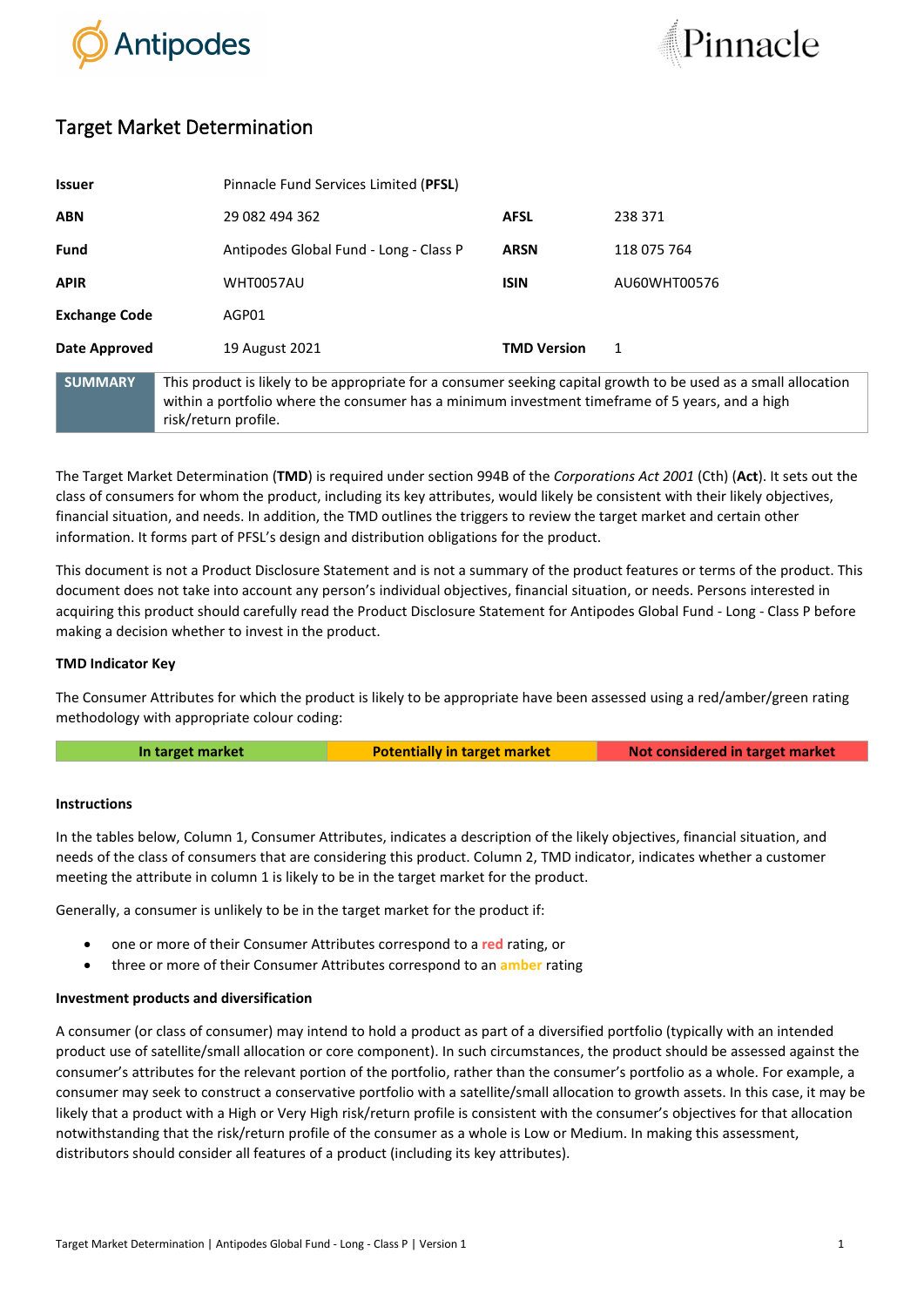



| <b>CONSUMER ATTRIBUTES</b>                                | <b>TMD INDICATOR</b> | PRODUCT DESCRIPTION (INCLUDING KEY ATTRIBUTES)                      |  |  |  |
|-----------------------------------------------------------|----------------------|---------------------------------------------------------------------|--|--|--|
| Consumer's investment objective                           |                      |                                                                     |  |  |  |
| Capital Growth                                            |                      | The Fund aims to outperform the benchmark over the                  |  |  |  |
| Capital Preservation                                      |                      | investment cycle (typically 3-5 years).                             |  |  |  |
| <b>Capital Guaranteed</b>                                 |                      |                                                                     |  |  |  |
| Regular Income                                            |                      |                                                                     |  |  |  |
| Consumer's intended product use                           |                      |                                                                     |  |  |  |
| Solution / Standalone (75-100%)                           |                      | The Fund is comprised of 75-100% global equities and 0-25%<br>cash. |  |  |  |
| Core component (25-75%)                                   |                      |                                                                     |  |  |  |
| Satellite / small allocation (0-25%)                      |                      | The portfolio diversification of the Fund is High.                  |  |  |  |
| <b>Consumer's investment timeframe</b>                    |                      |                                                                     |  |  |  |
| Short ( $\leq$ 2 years)                                   |                      | The minimum suggested timeframe for holding the product is          |  |  |  |
| Medium (> 2 years)                                        |                      | 5 years.                                                            |  |  |  |
| Long $(> 8$ years)                                        |                      |                                                                     |  |  |  |
| Consumer's risk (ability to bear loss) and return profile |                      |                                                                     |  |  |  |
| Very high                                                 |                      | The Fund's risk band is 6 (high). The Fund's benchmark is the       |  |  |  |
| High                                                      |                      | MSCI All Country World Net Index in AUD.                            |  |  |  |
| Medium                                                    |                      |                                                                     |  |  |  |
| Low                                                       |                      |                                                                     |  |  |  |
| Minimum timeframe to request withdrawals                  |                      |                                                                     |  |  |  |
| Daily                                                     |                      | Withdrawal requests can be made daily, and must be                  |  |  |  |
| Weekly                                                    |                      | received, verified and accepted by the Fund's unit registry         |  |  |  |
| Monthly                                                   |                      | prior to 12pm (Sydney time) on a Business Day.                      |  |  |  |
| Quarterly                                                 |                      |                                                                     |  |  |  |
| Annually or longer                                        |                      |                                                                     |  |  |  |

### **APPROPRIATENESS**

PFSL has assessed the product and formed the view that the product, including its key attributes, is likely to be consistent with the likely objectives, financial situation and needs of consumers in the target market as described above, as the features of this product in Column 3 of the table above are likely to be suitable for consumers with the attributes identified with a green TMD Indicator in Column 2.

Note: This section is required under RG 274.64–66

## **DISTRIBUTION CONDITIONS**

**Distribution channel**

There are no distribution conditions

**Review triggers**

Material change to the product description including key attributes

Material deviation from benchmark / objective over sustained period

Product has not performed as disclosed by a material degree and for a material period

Determination by the issuer of an ASIC reportable 'significant dealing'

Material number of complaints (as defined in section 994A(1) of the Act) about the product or distribution of the product

The use of Product Intervention Powers, regulator orders, or directions that materially affects the product

| <b>MANDATORY REVIEW PERIODS</b> |                                  |  |
|---------------------------------|----------------------------------|--|
| <b>Review period</b>            | <b>Maximum period for review</b> |  |
| Initial review                  | 1 year, 3 months                 |  |
| Subsequent review               | 3 years, 3 months                |  |

| <b>DISTRIBUTOR REPORTING REQUIREMENTS</b>                                                                                                     |                                     |                                    |  |  |
|-----------------------------------------------------------------------------------------------------------------------------------------------|-------------------------------------|------------------------------------|--|--|
| <b>Reporting requirement</b>                                                                                                                  | <b>Reporting period</b>             | Which distributors this applies to |  |  |
| Complaints (as defined in section 994A(1) of the Act) relating                                                                                | Within 10 business days following   | All distributors                   |  |  |
| to the product design, product availability, and distribution.                                                                                | end of calendar quarter             |                                    |  |  |
| The distributor should provide all the content of the                                                                                         |                                     |                                    |  |  |
| complaint, having regard to privacy.                                                                                                          |                                     |                                    |  |  |
| Significant dealings outside of the target market, under                                                                                      | As soon as practicable but no later | All distributors                   |  |  |
| s994F(6) of the Act. Report to issuer using FSC data standard                                                                                 | than 10 business days after         |                                    |  |  |
| for significant dealings.                                                                                                                     | distributor becomes aware of the    |                                    |  |  |
|                                                                                                                                               | significant dealing                 |                                    |  |  |
| To the extent a distributor is aware of dealings outside the                                                                                  | Within 10 business days following   | All distributors                   |  |  |
| target market these should be reported to the issuer,                                                                                         | end of calendar quarter             |                                    |  |  |
| including reason why acquisition is outside of target market.                                                                                 |                                     |                                    |  |  |
| and whether acquisition under personal advice.                                                                                                |                                     |                                    |  |  |
| If practicable, distributors should adopt the FSC data standards for reports to the issuer. Distributors must report to PFSL using the method |                                     |                                    |  |  |
| specified at: https://pinnacleinvestment.com/wp-content/uploads/Distributor-Reporting-Instructions.pdf                                        |                                     |                                    |  |  |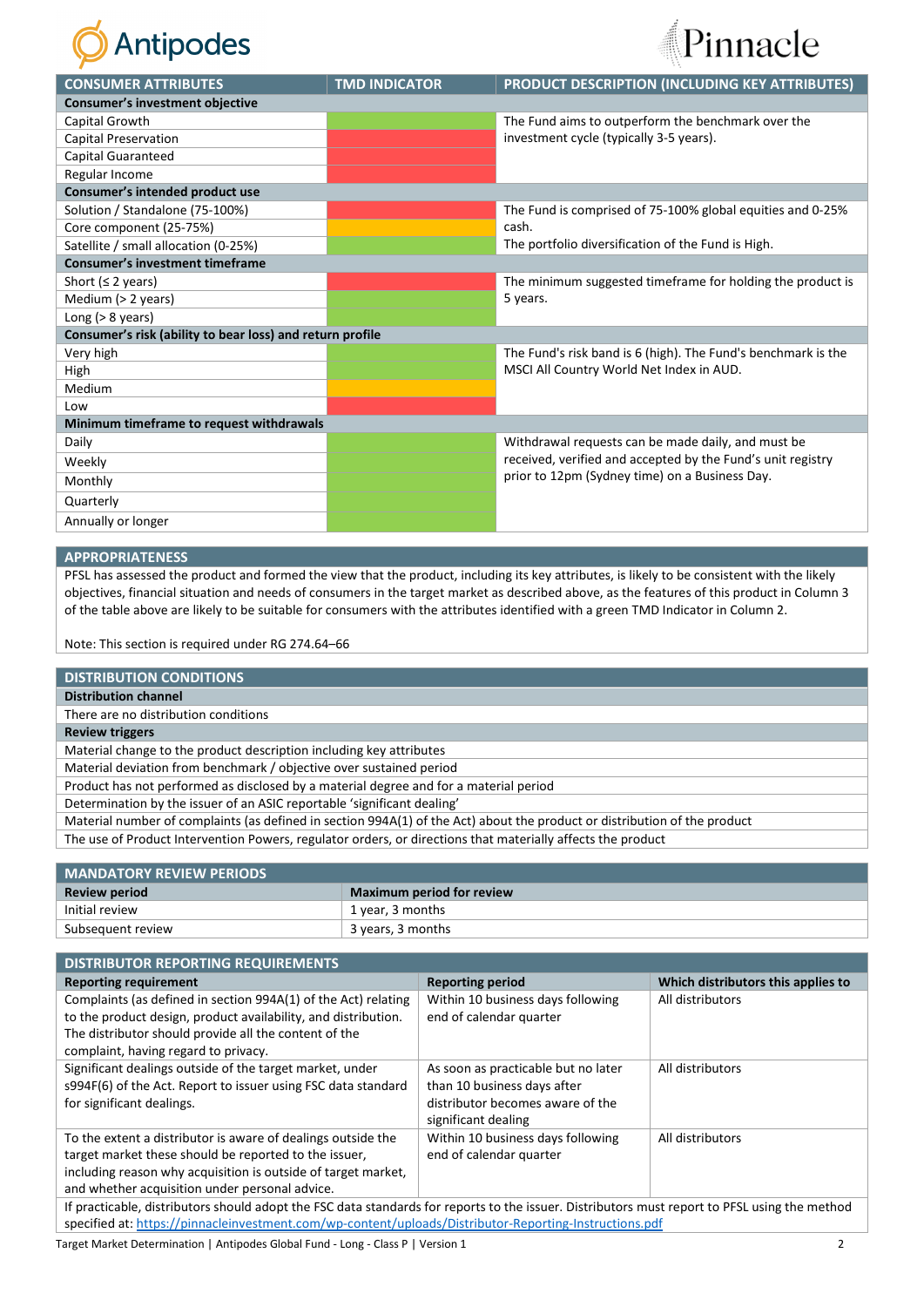



| <b>TERM</b>                                               | <b>DEFINITION</b>                                                                                                                                                                                          |  |  |
|-----------------------------------------------------------|------------------------------------------------------------------------------------------------------------------------------------------------------------------------------------------------------------|--|--|
| <b>Consumer's investment objective</b>                    |                                                                                                                                                                                                            |  |  |
| <b>Capital Growth</b>                                     | The consumer seeks to invest in a product designed to generate capital return. The consumer prefers                                                                                                        |  |  |
|                                                           | exposure to growth assets (such as shares or property) or otherwise seeks and investment return                                                                                                            |  |  |
|                                                           | above the current inflation rate.                                                                                                                                                                          |  |  |
| <b>Capital Preservation</b>                               | The consumer seeks to invest in a product to reduce volatility and minimise loss in a market down-                                                                                                         |  |  |
|                                                           | turn. The consumer prefers exposure to defensive assets (such as cash or fixed income securities)                                                                                                          |  |  |
|                                                           | that are generally lower in risk and less volatile than growth investments.                                                                                                                                |  |  |
| <b>Capital Guaranteed</b>                                 | The consumer seeks a guarantee or protection against capital loss whilst still seeking the potential                                                                                                       |  |  |
|                                                           | for capital growth (typically gained through a derivative arrangement). The consumer would likely                                                                                                          |  |  |
|                                                           | understand the complexities, conditions and risks that are associated with such products.                                                                                                                  |  |  |
| <b>Regular Income</b>                                     | The consumer seeks to invest in a product designed to distribute regular and/or tax-effective income.                                                                                                      |  |  |
|                                                           | The consumer prefers exposure to income-generating assets (typically, high dividend-yielding                                                                                                               |  |  |
|                                                           | equities, fixed income securities and money market instruments).                                                                                                                                           |  |  |
| Consumer's intended product use                           |                                                                                                                                                                                                            |  |  |
| Solution / Standalone (75-100%)                           | The consumer intends to hold the investment as either a part or the majority (up to 100%) of their                                                                                                         |  |  |
|                                                           | total investable assets (see definition below). The consumer typically prefers exposure to a product                                                                                                       |  |  |
|                                                           | with at least High portfolio diversification (see definitions below).                                                                                                                                      |  |  |
| Core Component (25-75%)                                   | The consumer intends to hold the investment as a major component, up to 75%, of their total                                                                                                                |  |  |
|                                                           | investable assets (see definition below). The consumer typically prefers exposure to a product with at<br>least Medium portfolio diversification (see definitions below).                                  |  |  |
| Satellite (<25%)                                          | The consumer intends to hold the investment as a smaller part of their total portfolio, as an                                                                                                              |  |  |
|                                                           | indication it would be suitable for up to 25% of the total investable assets (see definition below). The                                                                                                   |  |  |
|                                                           | consumer is likely to be comfortable with exposure to a product with Low portfolio diversification                                                                                                         |  |  |
|                                                           | (see definitions below)                                                                                                                                                                                    |  |  |
| <b>Investible Assets</b>                                  | Those assets that the investor has available for investment, excluding the family home.                                                                                                                    |  |  |
|                                                           | Portfolio diversification (for completing the key product attribute section of consumer's intended product use)                                                                                            |  |  |
|                                                           |                                                                                                                                                                                                            |  |  |
| Low                                                       | Single asset class, single country, low or moderate holdings of securities - e.g. high conviction Aussie<br>equities.                                                                                      |  |  |
| Medium                                                    | 1-2 asset classes, single country, broad exposure within asset class, e.g. Aussie equities "All Ords".                                                                                                     |  |  |
|                                                           | Highly diversified across either asset classes, countries or investment managers, e.g. Australian multi-                                                                                                   |  |  |
| High                                                      | manager balanced fund or global multi-asset product (or global equities).                                                                                                                                  |  |  |
| Consumer's intended investment timeframe                  |                                                                                                                                                                                                            |  |  |
|                                                           |                                                                                                                                                                                                            |  |  |
| Short ( $\leq$ 2 years)                                   | The consumer has a short investment timeframe and may wish to redeem within two years.<br>The consumer has a medium investment timeframe and is unlikely to redeem within two years.                       |  |  |
| Medium (> 2 years)<br>Long $(> 8$ years)                  | The consumer has a long investment timeframe and is unlikely to redeem within eight years.                                                                                                                 |  |  |
|                                                           |                                                                                                                                                                                                            |  |  |
| Consumer's Risk (ability to bear loss) and Return profile |                                                                                                                                                                                                            |  |  |
| <b>Very High</b>                                          | The consumer has a more aggressive or very high risk appetite, seeks to maximise returns and can<br>accept higher potential losses (e.g. has the ability to bear 6 or more negative returns over a 20 year |  |  |
|                                                           | period (SRM 7) and possibly other risk factors, such as leverage).                                                                                                                                         |  |  |
|                                                           | Consumer typically prefers growth assets such as shares, property and alternative assets.                                                                                                                  |  |  |
| High                                                      | The consumer is higher risk in nature and can accept higher potential losses (e.g. has the ability to                                                                                                      |  |  |
|                                                           | bear up to 6 negative returns over a 20 year period (SRM 6)) in order to target a higher target return                                                                                                     |  |  |
|                                                           | profile. Consumer typically prefers predominantly growth assets such as shares, property and                                                                                                               |  |  |
|                                                           | alternative assets with only a smaller or moderate holding in defensive assets such as cash and fixed                                                                                                      |  |  |
|                                                           | income.                                                                                                                                                                                                    |  |  |
| Medium                                                    | The consumer is moderate or medium risk in nature, seeking to minimise potential losses (e.g. has                                                                                                          |  |  |
|                                                           | the ability to bear up to 4 negative returns over a 20 year period (SRM 3 to 5)) and comfortable with                                                                                                      |  |  |
|                                                           | a moderate target return profile.                                                                                                                                                                          |  |  |
|                                                           | Consumer typically prefers a balance of growth assets such as shares, property and alternative assets                                                                                                      |  |  |
|                                                           | and defensive assets such as cash and fixed income.                                                                                                                                                        |  |  |
| Low                                                       | The consumer is conservative or low risk in nature, seeks to minimise potential losses (e.g. has the                                                                                                       |  |  |
|                                                           | ability to bear up to 1 negative return over a 20 year period (SRM 1 to 2)) and is comfortable with a                                                                                                      |  |  |
|                                                           | low target return profile. Consumer typically prefers defensive assets such as cash and fixed income.                                                                                                      |  |  |
| Consumer's need to withdraw money                         |                                                                                                                                                                                                            |  |  |
|                                                           | Issuers should consider in the first instance the redemption request frequency under ordinary circumstances. However, the redemption                                                                       |  |  |
|                                                           | request frequency is not the only consideration when determining the ability to meet the investor's requirement to access capital. To the                                                                  |  |  |
|                                                           | extent that the liquidity of the underlying investments or possible liquidity constraints (e.g. ability to stagger or delay redemptions) could                                                             |  |  |
|                                                           | impact this, this is to be taken into consideration in completing this section.                                                                                                                            |  |  |
| Daily/Weekly/Monthly/Quarterly/                           | The consumer seeks to invest in a product which permits redemption requests at this frequency                                                                                                              |  |  |
| Annually or longer                                        | under ordinary circumstances and the issuer is typically able to meet that request within a                                                                                                                |  |  |
|                                                           | reasonable period.                                                                                                                                                                                         |  |  |
| <b>Distributor Reporting</b>                              |                                                                                                                                                                                                            |  |  |
| <b>Significant dealings</b>                               | Section 994F(6) of the Act requires distributors to notify the issuer if they become aware of a                                                                                                            |  |  |
|                                                           | significant dealing in the product that is not consistent with the TMD. Neither the Act nor ASIC                                                                                                           |  |  |
|                                                           | defines when a dealing is 'significant' and distributors have discretion to apply its ordinary meaning.                                                                                                    |  |  |